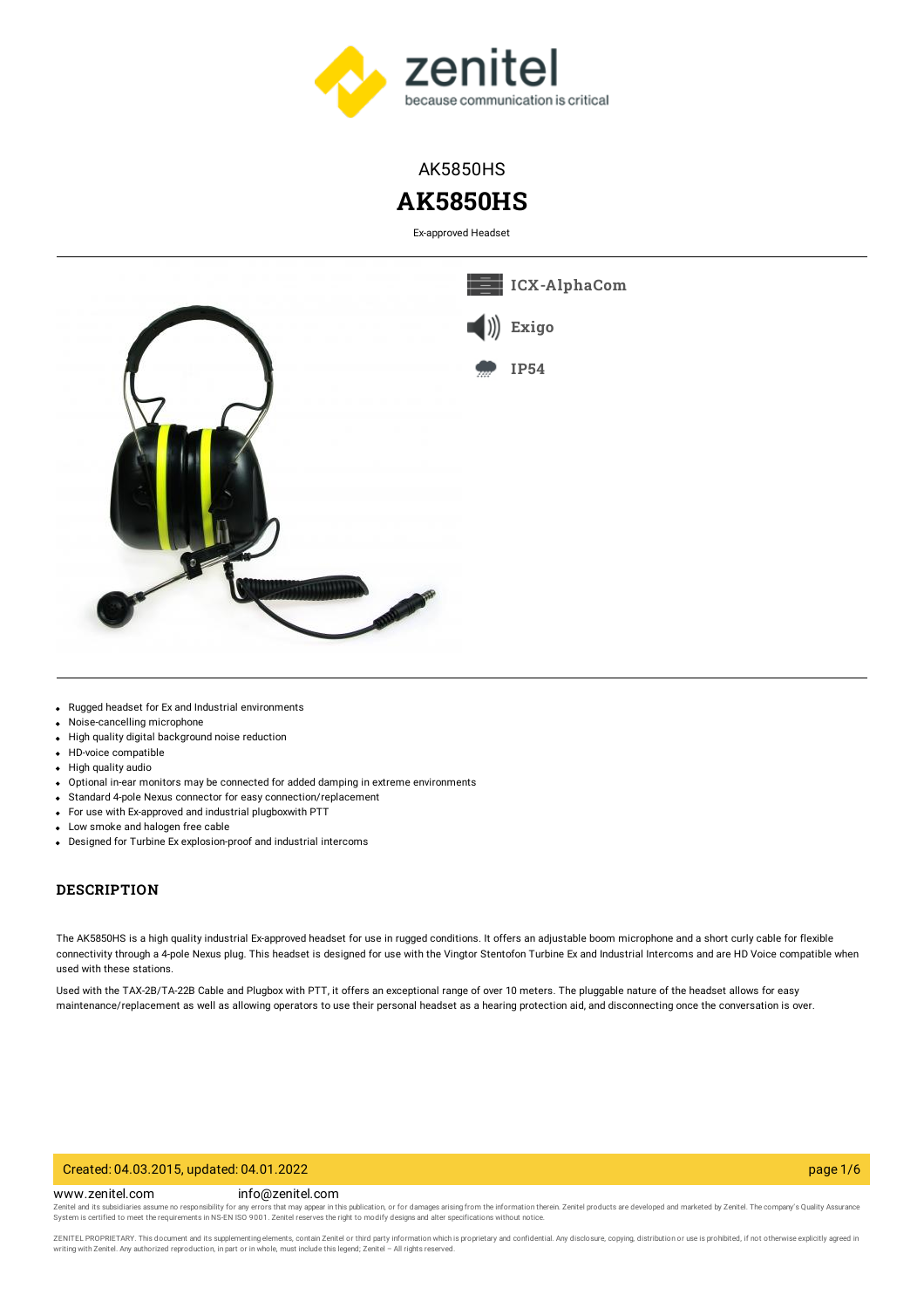#### **SPECIFICATIONS**

| MECHANICAL |  |
|------------|--|

| MEVONIVAL                      |                                                   |
|--------------------------------|---------------------------------------------------|
| Weight                         | 400 <sub>g</sub>                                  |
| ENVIRONMENTAL                  |                                                   |
| <b>Operational Temperature</b> | -40°C to +60°C                                    |
| Ingress Protection (IP)        | $IP-54$                                           |
| <b>ELECTRICAL</b>              |                                                   |
| Impedance                      | 230 ohm                                           |
| Sensitivity (mic)              | 4 mV / 220 ohm                                    |
| <b>ACOUSTICAL</b>              |                                                   |
| <b>Frequency Response</b>      | 90-7000 Hz                                        |
| Noise Reduction                | $-12dB$ @ $1kHz$                                  |
| <b>SOUND ATTENUATION</b>       |                                                   |
| Above 1kHz:                    | -35 to -40 dB                                     |
| 500-1000 Hz                    | -27.5 to -35 dB                                   |
| 125-500 Hz                     | -15 to -27.5 dB                                   |
| H84                            | 31 dB (with in-ear monitor: 39 dB)                |
| M84                            | 26 dB (with in-ear monitor: 37 dB)                |
| L84                            | 20 dB (with in-ear monitor: 33 dB)                |
| <b>SNR84</b>                   | 29 dB (with in-ear monitor: 40 dB)                |
| <b>NRR</b>                     | 21 dB                                             |
| <b>CERTIFICATIONS</b>          |                                                   |
| CENELEC safety standards       | EN 60079-0: 2012 + A11: 2013 & EN 60079-11: 2012  |
| IEC safety standards           | IEC 60079-0: 2011, IEC 60079-11: 2011             |
| Marking                        | II 2G Ex ib IIC T4 Gb, -40°C $\le$ Ta $\le$ +60°C |
| ATEX certificate               | Nemko 03ATEX1351                                  |
| <b>IECEx certificate</b>       | <b>IECEX PRE 15.0063</b>                          |
|                                |                                                   |

### Created: 04.03.2015, updated: 04.01.2022 page 2/6

www.zenitel.com info@zenitel.com Zenitel and its subsidiaries assume no responsibility for any errors that may appear in this publication, or for damages arising from the information therein. Zenitel products are developed and marketed by Zenitel. The com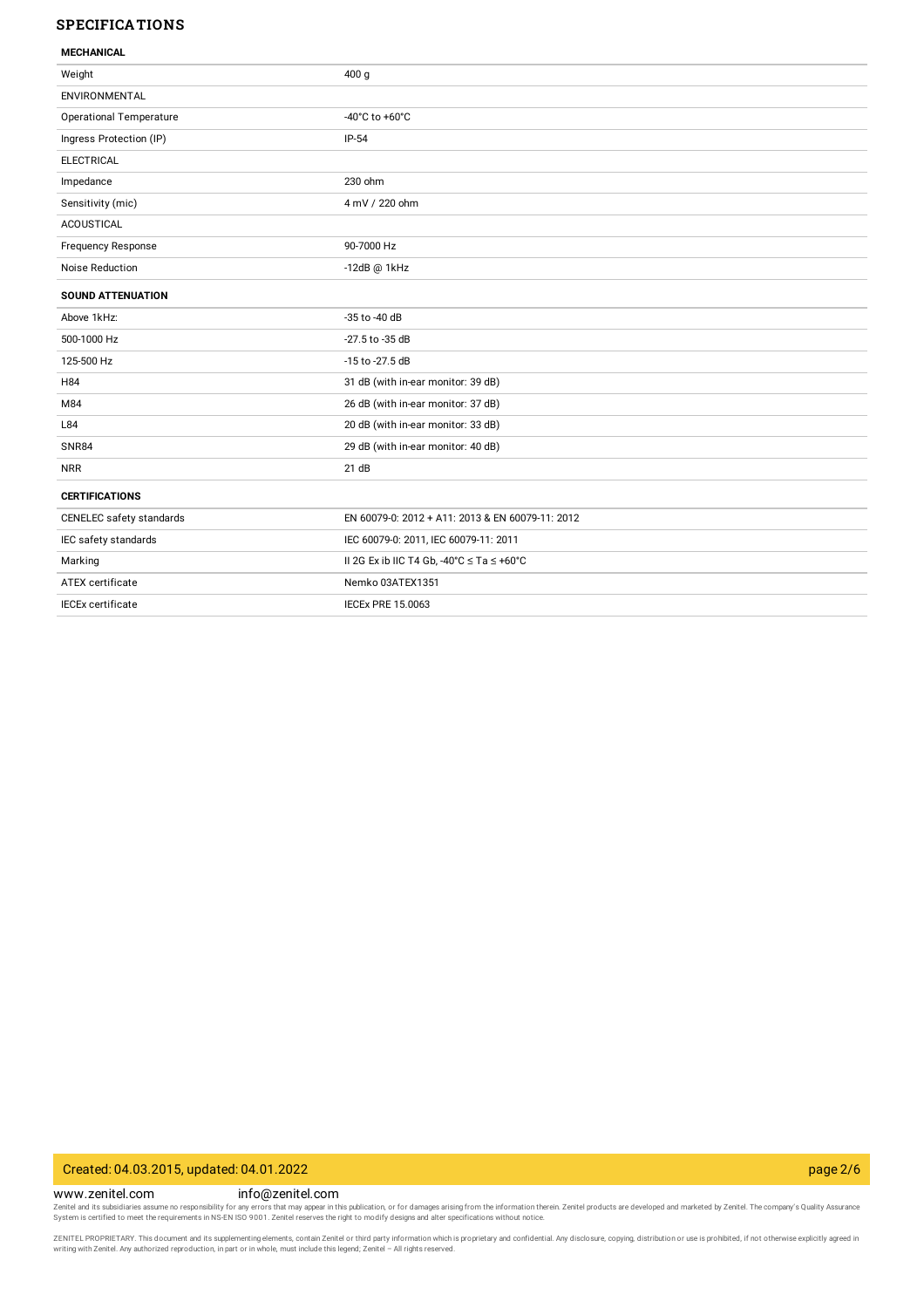

**ACCESSORIES**





**[TAX-2B](https://www.zenitel.com/product/tax-2b)** Item number: 1008150025

**USED WITH**

**[TA-22B](https://www.zenitel.com/product/ta-22b)** Item number: 1008140225



**SPARE BOOM [MICROPHONE](https://www.zenitel.com/product/spare-boom-microphone-headset) FOR HEADSET** Item number: AK6070

## 1023221516

**[EAPFX-6](https://www.zenitel.com/product/eapfx-6)**

Exigo Industrial Ex Access Panel, 6 Buttons

#### Created: 04.03.2015, updated: 04.01.2022 page 3/6

www.zenitel.com info@zenitel.com

Zenitel and its subsidiaries assume no responsibility for any errors that may appear in this publication, or for damages arising from the information therein. Zenitel products are developed and marketed by Zenitel. The com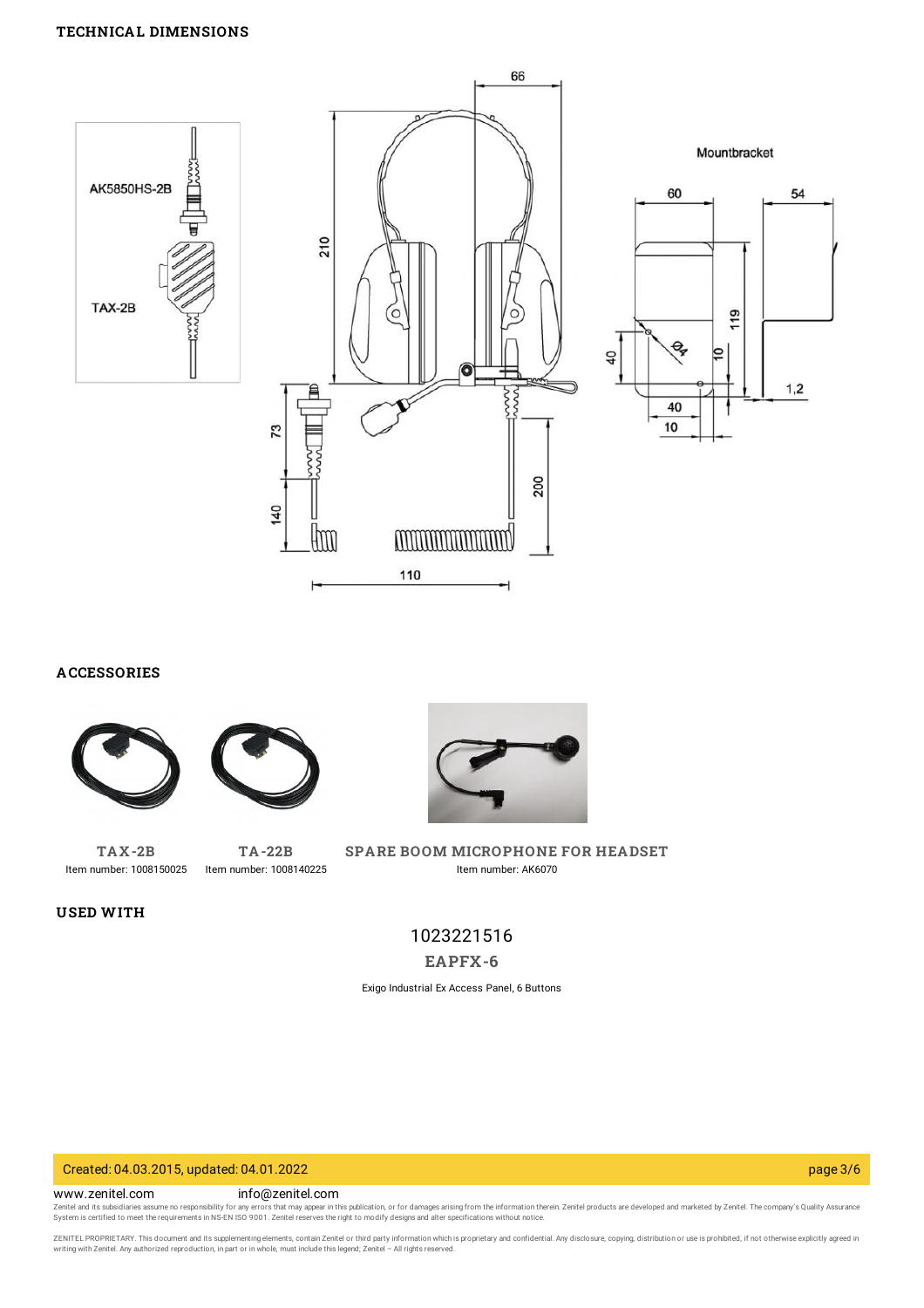









1023221511 **[EAPFX-1](https://www.zenitel.com/product/eapfx-1)** Exigo Industrial Ex Access Panel

> 1008123010 **[TFIX-1](https://www.zenitel.com/product/tfix-1)** Ex IP Intercom Station

1008123020 **[TFIX-2](https://www.zenitel.com/product/tfix-2)** Ex IP Intercom Station

1008123030 **[TFIX-3](https://www.zenitel.com/product/tfix-3)** Ex IP Intercom Station

1008123040 **[TFIX-4](https://www.zenitel.com/product/tfix-4)**

## Created: 04.03.2015, updated: 04.01.2022 page 4/6

#### www.zenitel.com info@zenitel.com

Zenitel and its subsidiaries assume no responsibility for any errors that may appear in this publication, or for damages arising from the information therein. Zenitel products are developed and marketed by Zenitel. The com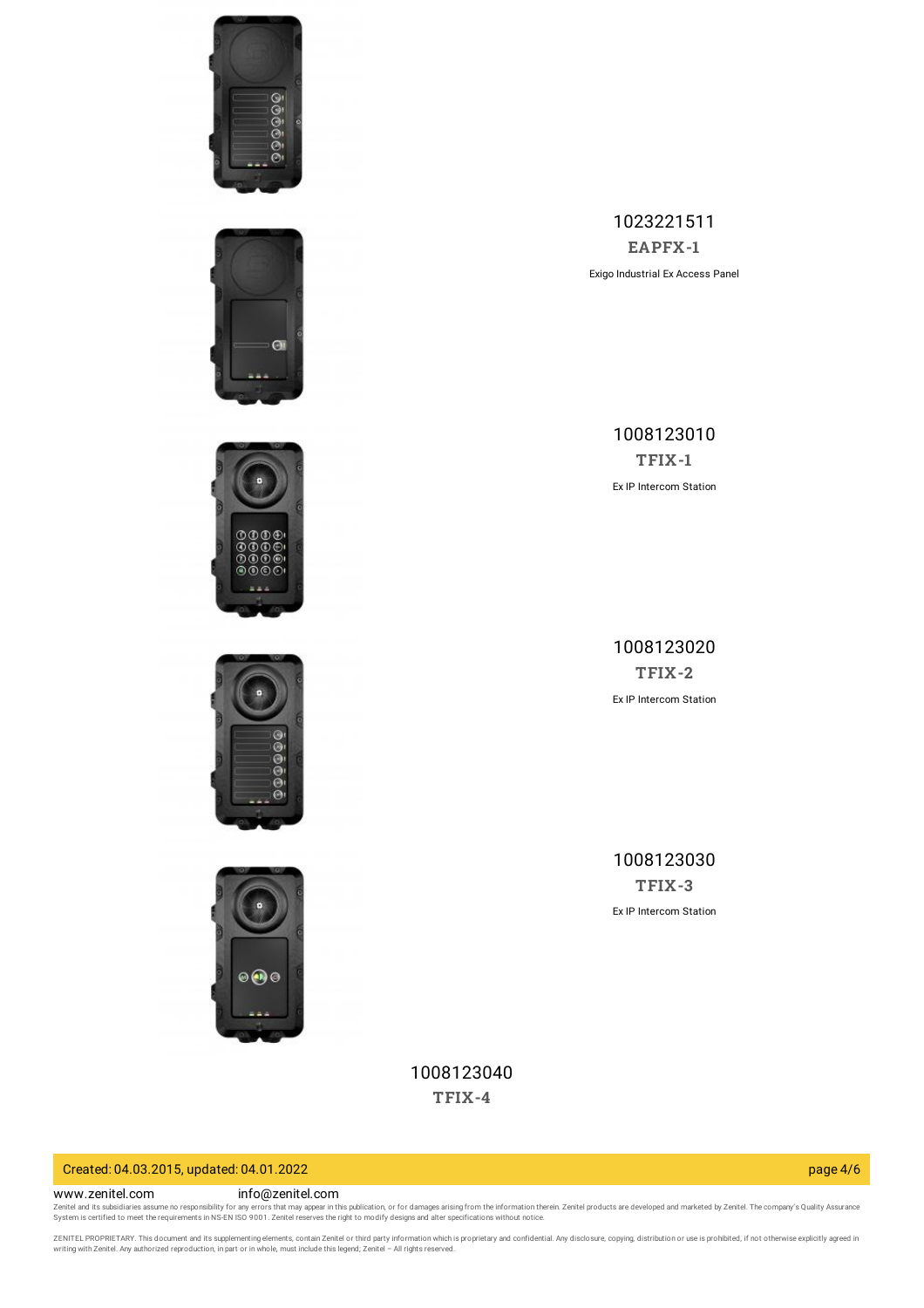







1008122010 **[TFIE-1](https://www.zenitel.com/product/tfie-1)** IP and SIP Intercom

1008122020 **[TFIE-2](https://www.zenitel.com/product/tfie-2)** IP and SIP Intercom

1023201201 **[EAPII-1](https://www.zenitel.com/product/eapii-1)** Exigo Industrial Access Panel, 1 Button

1023201206 **[EAPII-6](https://www.zenitel.com/product/eapii-6)**

#### Created: 04.03.2015, updated: 04.01.2022 page 5/6

www.zenitel.com info@zenitel.com

Zenitel and its subsidiaries assume no responsibility for any errors that may appear in this publication, or for damages arising from the information therein. Zenitel products are developed and marketed by Zenitel. The com